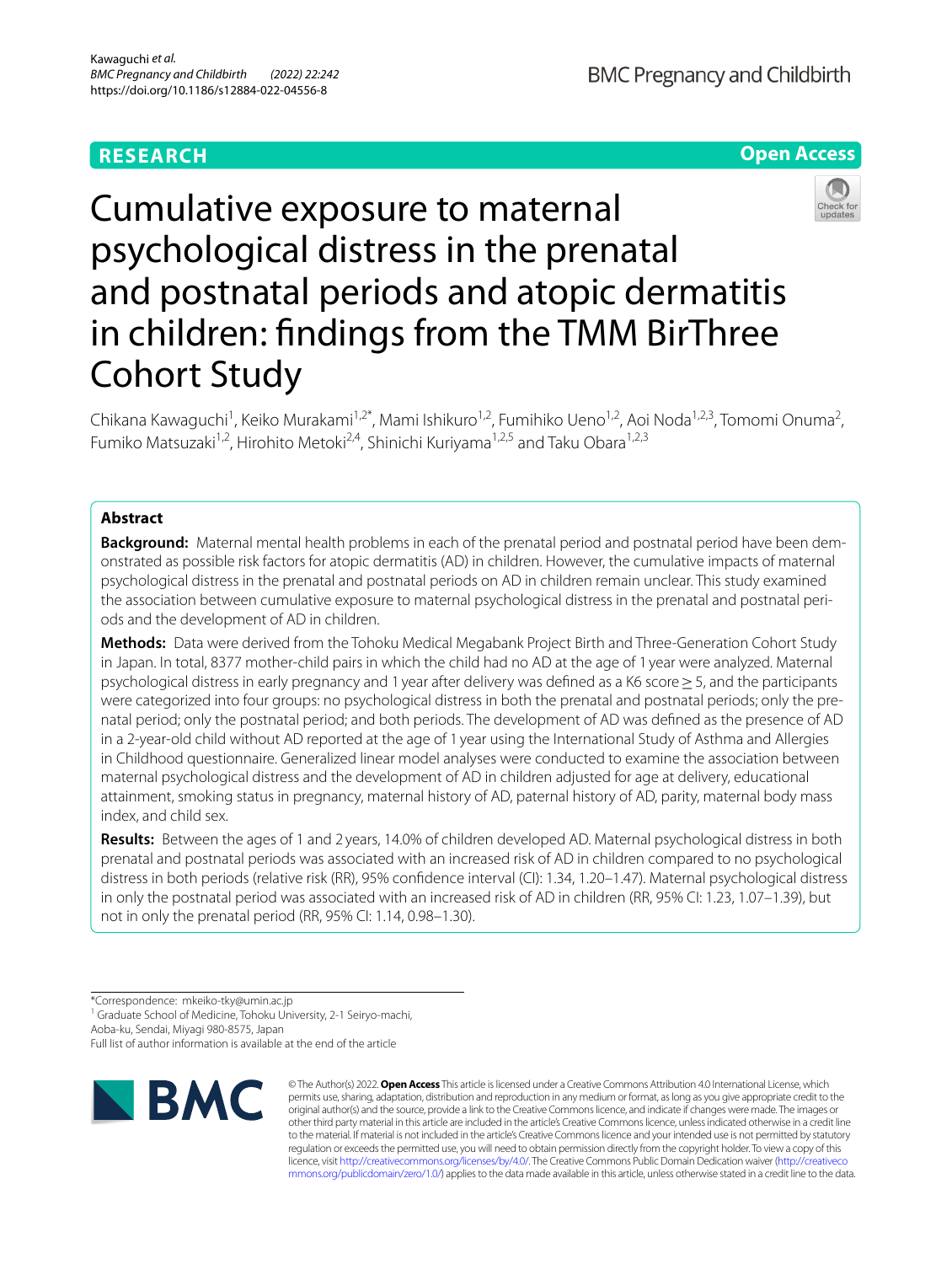**Conclusions:** Cumulative exposure to maternal psychological distress in the prenatal and postnatal periods was associated with the development of AD in children.

**Keywords:** Atopic dermatitis, AD, Children, Cumulative exposure, Japan, Mothers, Pregnancy, Prenatal, Postnatal, Psychological distress

## **Background**

Atopic dermatitis (AD) is a common chronic infammatory skin disorder characterized by clinical features with remission and relapse of itch and eczematous lesions [[1](#page-6-0)]. AD is likely to have negative efects on sleep, discrimination [[1\]](#page-6-0), and complexity of family relationships [\[2](#page-6-1), [3](#page-6-2)]. Moreover, AD is often comorbid with other atopic diseases such as asthma, allergic rhinitis, wheeze, and food allergy [\[1](#page-6-0)]. AD is often observed in children under the age of 5 years [\[4](#page-6-3)], and the prevalence tends to be higher than at older ages [[5\]](#page-6-4). Up to approximately 20% of children are afected by AD worldwide [[1](#page-6-0)], and the national cohort study in Japan found that 15.3% of 2-year-old children had AD [\[5\]](#page-6-4). Considering these circumstances, reducing the risk of developing AD in children is a public health issue.

Maternal mental health problems have been examined as possible risk factors for AD in children [[4\]](#page-6-3). Twelve studies have examined the association between prenatal maternal mental health problems alone and AD in children  $[6–17]$  $[6–17]$  $[6–17]$  $[6–17]$ , and 10 of them showed that a maternal mental health problem was associated with an increased risk of AD in children [\[7](#page-6-6)[–11](#page-6-7), [13–](#page-6-8)[17](#page-7-0)]. Recent studies have shown that maternal cortisol is transmitted to the fetus through the placenta. This leads to changes in immune functions in the child, which subsequently result in AD [[4\]](#page-6-3). Additionally, three studies showed that a postnatal maternal mental health problem alone was associated with an increased risk of AD in children [\[16](#page-7-1)[–18\]](#page-7-2).

Considering maternal mental health through the perinatal period, some mothers experience mental health problems through both the prenatal and postnatal periods [[19](#page-7-3)]. However, no study has examined the cumulative impacts of prenatal and postnatal maternal psychological distress on AD in children as far as we know, whereas only the cumulative impacts of prenatal and postnatal maternal mental health problems on wheeze [[20](#page-7-4)] and asthma [\[21](#page-7-5)] were examined. We hypothesized that cumulative exposure to maternal psychological distress through the prenatal and postnatal periods is associated with an increased risk of AD in children rather than examining either prenatal or postnatal maternal psychological distress. Examining this association may emphasize the importance of maternal mental health support through both prenatal and postnatal periods.

The purpose of this study was therefore to examine the cumulative impacts of prenatal and postnatal maternal psychological distress on the development of AD in children.

## **Methods**

## **Study population**

Data were derived from the Tohoku Medical Megabank Project Birth and Three-Generation Cohort Study (TMM BirThree Cohort Study). Detailed information on the structure and aim of the TMM BirThree Cohort Study can be found elsewhere [\[22\]](#page-7-6). This cohort recruited pregnant women and their families from 2013 to 2017 at obstetrical clinics or hospitals in Miyagi Prefecture, Japan. In consequence, a total of 32,968 eligible pregnant women were contacted, and 23,406 pregnancies involving 23,730 fetuses were included (72.0% enrolled). Of 23,730 mother-child pairs, 910 pairs were excluded due to withdrawal from participation, abortion, still birth, or child death, no identifcation of childbirth status, and mothers under 18years of age. Of the remaining 22,820 mother-child pairs, 11,122 pairs without AD at the age of 1year were left. Subsequently, 709 mother-child pairs who had missing data for the following variables were excluded: smoking status in pregnancy, prenatal psychological distress, parity, maternal body mass index (BMI), postnatal psychological distress, and educational attainment. Of 10,413 mother-child pairs, 2036 pairs who had missing data on AD at the age of 2years were excluded. Thus, a total of 8377 mother-child pairs were analyzed in this study (Fig. [1](#page-2-0)). The characteristics of participants included and not included in the analysis are shown in Additional file [1.](#page-6-9) There were differences between participants and non-participants in maternal psychological distress, age at delivery, educational attainment, smoking status in pregnancy, maternal history of AD, paternal history of AD, maternal BMI, and child sex.

## **Ethical considerations**

The TMM BirThree Cohort Study protocol was reviewed and approved by the Ethics Committee of Tohoku University Tohoku Medical Megabank Organization (2013– 1–103-1). All participants provided their informed consent at enrollment.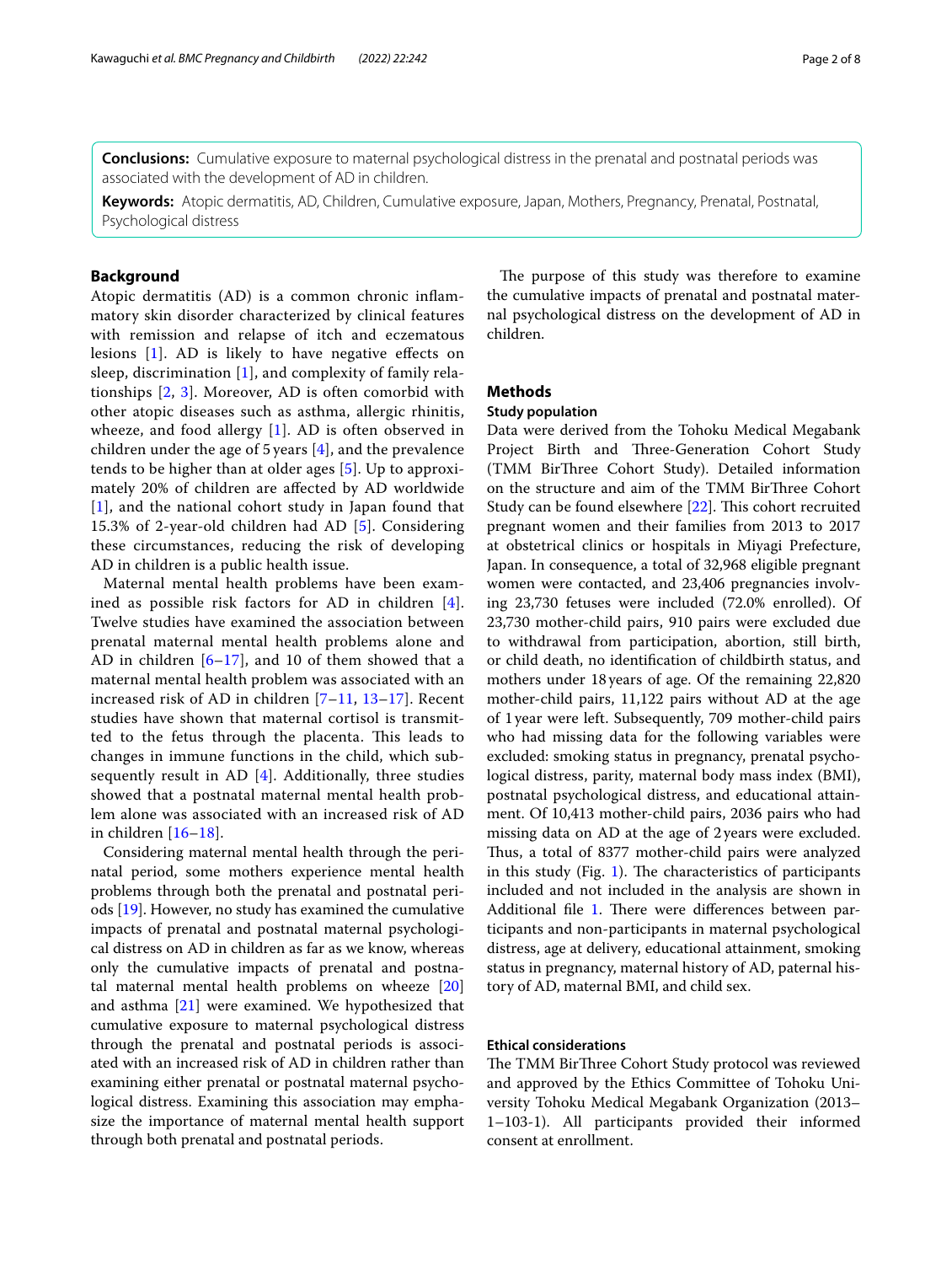

<span id="page-2-0"></span>2 years were obtained from the questionnaire at the age of 2 years. AD = atopic dermatitis, BMI = body mass index

## **Variables**

In early pregnancy (<14weeks) and 1year after delivery, mothers responded to the Japanese version of the K6 scale  $[23, 24]$  $[23, 24]$  $[23, 24]$  $[23, 24]$  $[23, 24]$ . The K6 scale consists of six questions asking about the frequency that mothers experienced symptoms of psychological distress during the past 30days, as follows: nervous, hopeless, restless or fdgety, depressed that nothing could cheer me up, everything was an effort, and worthless. The responses ranged from 0 to 24 using a 5-point Likert scale for each question: "none of the time" (0 points); "a little of the time" (1 point); "some of the time" (2 points); "most of the time" (3 points); and "all of the time" (4 points). A higher total score indicates a worse mental health status. The focus of this study was on a state of psychological distress that is described as a set of painful mental and physical conditions [[25\]](#page-7-9). It is stated that people who have any mental health problems have psychological distress as a principal factor [\[23\]](#page-7-7). In this study, mothers with a K6 score  $\geq$  5 were classified as having psychological distress [[26](#page-7-10)]. Maternal psychological distress was categorized into four groups based on previous studies examining the cumulative impacts on other outcomes [\[27,](#page-7-11) [28](#page-7-12)]: no psychological distress in both prenatal and postnatal periods; psychological distress in only the prenatal period; psychological distress in only the postnatal period; and psychological distress in both the prenatal and postnatal periods.

The presence of AD was assessed by the mother using the International Study of Asthma and Allergies in Childhood (ISAAC) questionnaire when the child was 1 and 2 years of age  $[29]$  $[29]$ . The questionnaire consists of the following questions: 1) 'Has your child ever had an itchy rash which was coming and going for at least 6 months?'; 2) 'Has your child had this itchy rash at any time in the last 12 months?'; and 3) 'Has this itchy rash at any time afected any of the following places: the folds of the elbows, behind the knees, in front of the ankles, under the buttocks, or around the neck, ears or eyes?'. If the answers to questions 2) and 3) were "yes", AD was classified as "yes"  $[30, 31]$  $[30, 31]$  $[30, 31]$  $[30, 31]$ . The development of AD was defined as the presence of AD in a 2-year-old child with no report of AD at the age of 1year.

Potential confounders were selected based on a recent systematic review [\[4](#page-6-3)] and previous studies [\[20,](#page-7-4) [21](#page-7-5)].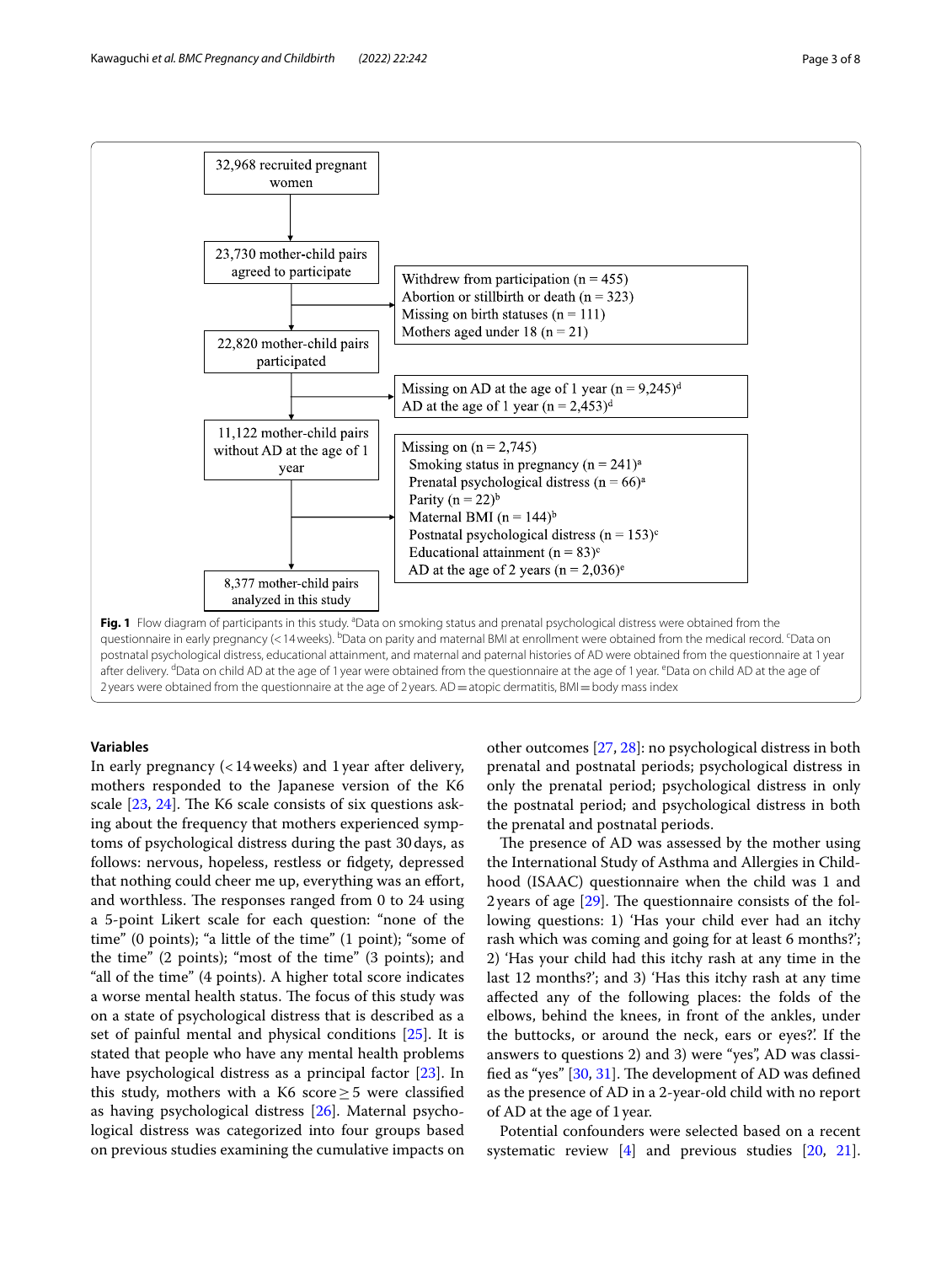Maternal age at delivery was categorized into four age groups (18–29, 30–34, 35–39, ≥40 years). In early pregnancy and at 1month, 6months, and 1year after delivery, self-reported questionnaires were used to collect the following variables: maternal smoking status in early pregnancy (never smoked, quit before becoming aware of pregnancy, quit after becoming aware of pregnancy, currently smoking); maternal educational attainment (high school or lower, junior or vocational college, university or higher); maternal history of AD (yes/no); and paternal history of AD (yes/no). Data on the mother and on the newborn child were collected from medical records, including parity (primipara, multipara), maternal height and weight at enrollment, and child sex. Maternal BMI was calculated by using data on maternal height and weight, and categorized (< 18.5, 18.5–24.9,  $\geq$ 25.0 kg/m<sup>2</sup>).

#### **Statistical analysis**

Diferences in characteristics by maternal psychological distress were examined by using the chi-squared test. Relative risks (RRs) with 95% confdence intervals (CIs) were calculated by generalized linear model analyses to examine the association between maternal psychological distress in the prenatal and postnatal periods and the development of AD in children (no maternal psychological distress in both periods; reference). The analyses were adjusted for the mothers' age at delivery, educational attainment, smoking status in pregnancy, maternal history of AD, paternal history of AD, parity, maternal BMI, and child sex. Efect modifcations were examined by generalized linear model analyses using cross-multiplied variables formed by maternal psychological distress and maternal history of AD, paternal history of AD, and child sex. There was no significant interaction for maternal psychological distress and maternal history of AD, paternal history of AD, and child sex  $(p > 0.1)$ . Therefore, a stratifed analysis was not conducted. An analysis to examine the association between maternal psychological distress and the development of AD in children, including those who reported AD at the age of 1year, was also conducted (Additional fle [2\)](#page-6-10). All analyses were performed using SAS version 9.4 (SAS Inc., Cary, NC). A two-sided  $p < 0.05$  was regarded as significant.

## **Results**

The characteristics of the participants are shown in Table [1](#page-4-0). Psychological distress was experienced by approximately half of all women in the prenatal or postnatal period. This included 14.3% of women in only the prenatal period, 13.4% in only the postnatal period, and 19.0% in both periods. A total of 1169 (14.0%) children developed AD between the ages of 1 and 2years.

Table [2](#page-5-0) shows the RRs and 95% CIs for the development of AD in children. Maternal psychological distress in both prenatal and postnatal periods was associated with an increased risk of AD in children compared to no psychological distress in both periods (crude RR, 95% CI: 1.34, 1.20–1.47). This association remained after adjusting for potential confounders (adjusted RR, 95% CI: 1.34, 1.20–1.47). Maternal psychological distress in only the postnatal period was associated with an increased risk of AD in children compared to no psychological distress in both periods (crude RR, 95% CI: 1.22, 1.06–1.38) that remained after adjusting for potential confounders (adjusted RR, 95% CI: 1.23, 1.07–1.39). Maternal psychological distress in only the prenatal period was not associated with an increased risk of AD in children compared to no psychological distress in both prenatal and postnatal periods (crude RR, 95% CI: 1.13, 0.97–1.29) that remained after adjusting for potential confounders (adjusted RR, 95% CI: 1.14, 0.98–1.30). Additional fle [2](#page-6-10) shows that maternal psychological distress in both prenatal and postnatal periods, and in only the postnatal period was associated with an increased risk of AD, whereas maternal psychological distress in only the prenatal period was not associated.

## **Discussion**

This study examined the association between cumulative exposure to maternal psychological distress in the prenatal and postnatal periods and the development of AD in children. Mothers with psychological distress in both the prenatal and postnatal periods were the most likely to report AD in their children. Psychological distress in only the postnatal period was also associated with AD, whereas psychological distress in only the prenatal period was not associated with AD.

Cumulative exposure to maternal psychological distress in the prenatal and postnatal periods was associated with an increased risk of AD in children. Chiu et al. (2012) reported that the combined impact of high prenatal and postnatal maternal stress was associated with an increased risk of wheeze in children compared to low maternal stress in both periods (adjusted odds ratio, 95% CI: 3.04, 1.67–5.53) [[20\]](#page-7-4). Brew et al. (2018) also found that cumulative exposure to maternal anxiety or depression in the prenatal and postnatal periods was associated with an increased risk of asthma in children compared to no anxiety or depression in both periods (adjusted odds ratio, 95% CI: 1.50, 1.08–2.09) [[21\]](#page-7-5). To the best of our knowledge, this is the frst study to examine the association between cumulative exposure to maternal psychological distress in the prenatal and postnatal periods and AD in children. Considering that the adjusted RRs for maternal psychological distress in only the prenatal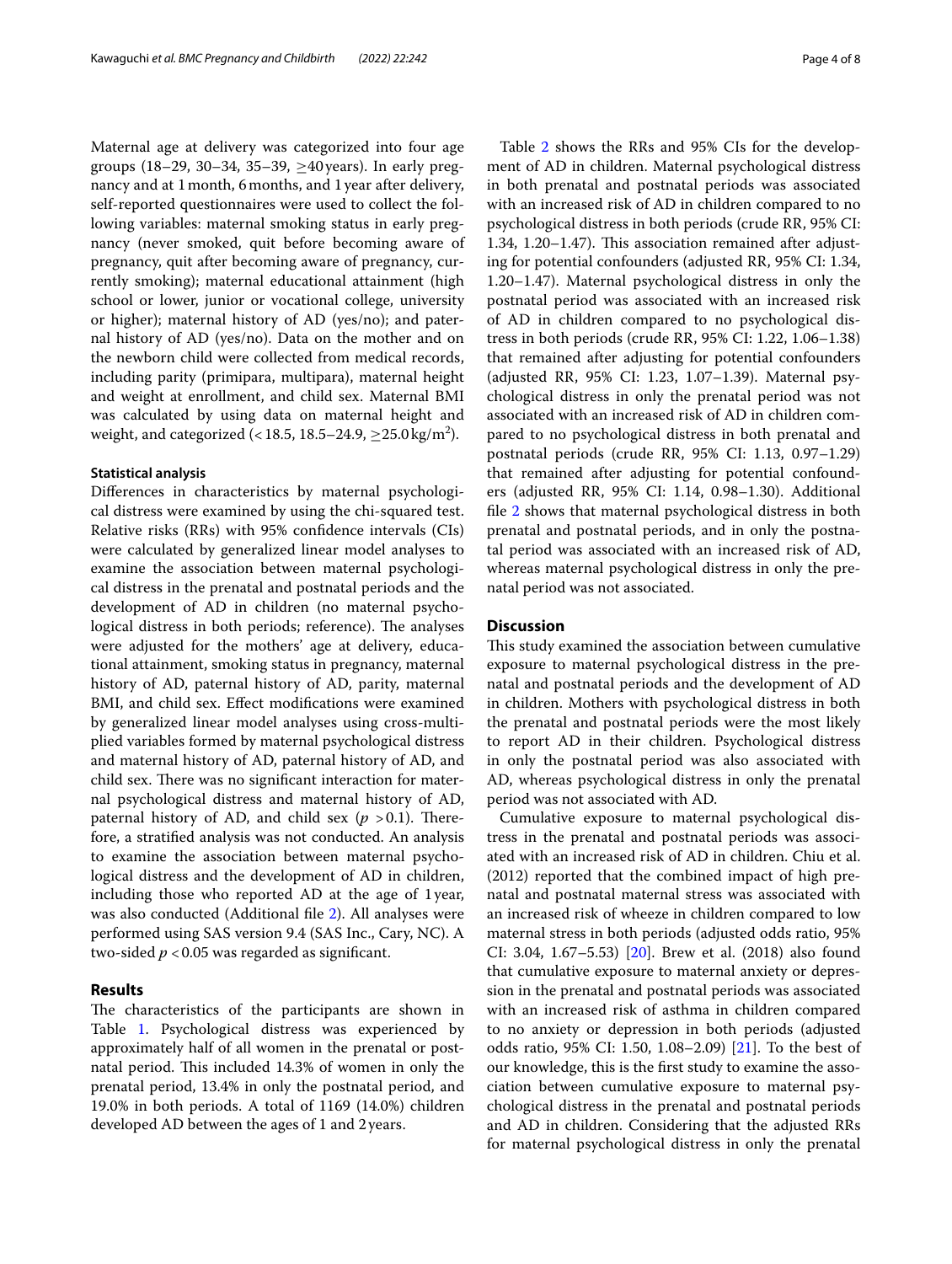|                                         | <b>Total</b>       | Maternal psychological distress |                                             |                                      |                                   |  |
|-----------------------------------------|--------------------|---------------------------------|---------------------------------------------|--------------------------------------|-----------------------------------|--|
|                                         | $(n=8377)$<br>n(%) | None<br>$(n=4464)$<br>n(%)      | <b>Prenatal only</b><br>$(n=1198)$<br>n (%) | Postnatal only<br>$(n=1123)$<br>n(%) | <b>Both</b><br>$(n=1592)$<br>n(%) |  |
| Age at delivery                         |                    |                                 |                                             |                                      |                                   |  |
| 18-29 years                             | 2178 (26.0)        | 1021 (22.9)                     | 352 (29.4)                                  | 277(24.7)                            | 528 (33.2)                        |  |
| $30 - 34$ years                         | 3195 (38.1)        | 1694 (38.0)                     | 457 (38.2)                                  | 455 (40.5)                           | 589 (37.0)                        |  |
| 35-39 years                             | 2305 (27.5)        | 1324 (29.7)                     | 287 (24.0)                                  | 323 (28.8)                           | 371 (23.3)                        |  |
| $\geq$ 40 years                         | 699 (8.3)          | 425 (9.5)                       | 102(8.5)                                    | 68(6.1)                              | 104(6.5)                          |  |
| Educational attainment                  |                    |                                 |                                             |                                      |                                   |  |
| High school or lower                    | 2679 (32.0)        | 1316 (29.5)                     | 401 (33.5)                                  | 388 (34.6)                           | 574 (36.1)                        |  |
| Junior or vocational college            | 3264 (39.0)        | 1798 (40.3)                     | 463 (38.7)                                  | 421 (37.5)                           | 582 (36.6)                        |  |
| University or higher                    | 2434 (29.1)        | 1350 (30.2)                     | 334 (27.9)                                  | 314 (28.0)                           | 436 (27.4)                        |  |
| Smoking status in pregnancy             |                    |                                 |                                             |                                      |                                   |  |
| Never smoked                            | 5382 (64.3)        | 2987 (66.9)                     | 747 (62.4)                                  | 739 (65.8)                           | 909 (57.1)                        |  |
| Quit smoking before pregnancy           | 1956 (23.4)        | 1010 (22.6)                     | 276 (23.0)                                  | 260 (23.2)                           | 410 (25.8)                        |  |
| Quit smoking after pregnancy            | 899 (10.7)         | 417(9.3)                        | 157(13.1)                                   | 100(8.9)                             | 225(14.1)                         |  |
| Currently smoking                       | 140(1.7)           | 50(1.1)                         | 18(1.5)                                     | 24(2.1)                              | 48 (3.0)                          |  |
| Maternal history of AD                  | 1019 (12.2)        | 498 (11.2)                      | 158 (13.2)                                  | 129 (11.5)                           | 234 (14.7)                        |  |
| Paternal history of AD                  | 547 (6.5)          | 284(6.4)                        | 84 (7.0)                                    | 68 (6.1)                             | 111(7.0)                          |  |
| Multipara                               | 4456 (53.2)        | 2482 (55.6)                     | 559 (46.7)                                  | 633 (56.4)                           | 782 (49.1)                        |  |
| Maternal BMI                            |                    |                                 |                                             |                                      |                                   |  |
| $<$ 18.5 kg/m <sup>2</sup>              | 1134 (13.5)        | 583 (13.1)                      | 169(14.1)                                   | 139 (12.4)                           | 243 (15.3)                        |  |
| 18.5-24.9 kg/m <sup>2</sup>             | 6232 (74.4)        | 3370 (75.5)                     | 879 (73.4)                                  | 838 (74.6)                           | 1145 (71.9)                       |  |
| $\geq$ 25.0 kg/m <sup>2</sup>           | 1011(12.1)         | 511(11.5)                       | 150 (12.5)                                  | 146 (13.0)                           | 204 (12.8)                        |  |
| Male                                    | 4264 (50.9)        | 2329 (52.2)                     | 592 (49.4)                                  | 577 (51.4)                           | 766 (48.1)                        |  |
| Development of AD at the age of 2 years | 1169 (14.0)        | 560 (12.5)                      | 170 (14.2)                                  | 172 (15.3)                           | 267 (16.8)                        |  |

## <span id="page-4-0"></span>**Table 1** Characteristics of participants by maternal psychological distress

*AD* atopic dermatitis, *BMI* body mass index

period, only the postnatal period, and both periods were 1.14, 1.23, and 1.34, respectively, there may be an additive efect.

Possible biological mechanisms underlying the association between each of prenatal and postnatal maternal mental health problems on AD can be suggested. In utero, maternal stress releases corticotropin-releasing hormone (CRH) via activation of the hypothalamic-pituitary-adrenal (HPA) axis [[32\]](#page-7-16), and CRH is transported to the fetus through the placenta, which stimulates the fetal HPA axis to secrete glucocorticoids [\[33](#page-7-17)]. This may lead to a modifcation of the infant's immune system [\[32](#page-7-16)]. It was also suggested that oxidative stress potentially contributes to this mechanism [\[13](#page-6-8)]. In the postnatal period, high maternal stress promotes immunoglobulin E expression and the allergen-specifc proliferative response in the child. This changes immune functions and enhances the inflammatory response in the child  $[34]$ . Additionally, a distressed mother tends to lack cognitive function [\[35](#page-7-19)] and to express rejection of the child [\[36](#page-7-20), [37](#page-7-21)]. This may lead to low responsiveness to the child's needs or signals [[35,](#page-7-19) [36,](#page-7-20) [38](#page-7-22)]. Such a poor quality mother-infant interaction may increase the risk of AD [[37](#page-7-21)]. An animal study also demonstrated that low maternal responsiveness was signifcantly associated with a higher infammatory stress response in the infant [\[39\]](#page-7-23).

In regard to maternal psychological distress in only the postnatal period, the results of the present study also supported previous studies that found an association between a postnatal maternal mental health problem and AD in children  $[16–18]$  $[16–18]$  $[16–18]$  $[16–18]$ . Therefore, a caregiver's psychological distress after delivery may be a trigger for AD to manifest in children.

On the other hand, prenatal maternal psychological distress was not associated with an increased risk of AD in children. This is inconsistent with most previous studies that demonstrated an association between a prenatal maternal mental health problem and the life or point prevalence of AD in children [[7–](#page-6-6)[11,](#page-6-7) [13](#page-6-8)[–17](#page-7-0)], whereas the development of AD was examined in the present study. Moreover, anxiety or depression was mostly examined as an exposure in previous studies  $[4]$  $[4]$ , and the impacts of maternal psychological distress in the prenatal period may be more likely to appear at an early age, for example,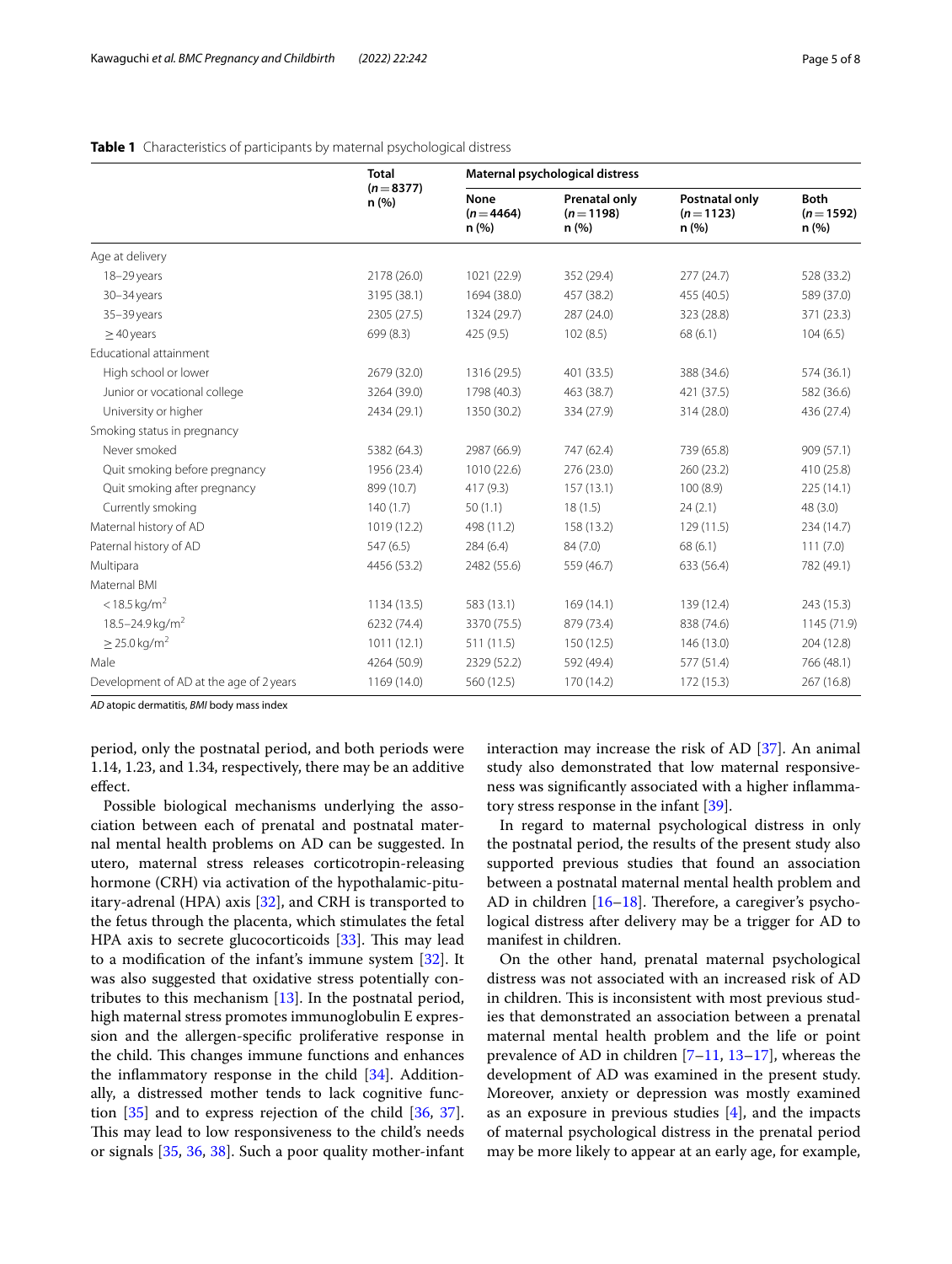|                                     | Development of AD/mother-<br>child pairs | %    | Crude RR<br>(95% CI) | <b>Adjusted RR</b><br>$(95\%$ CI) <sup>a</sup> |  |  |
|-------------------------------------|------------------------------------------|------|----------------------|------------------------------------------------|--|--|
| Maternal psychological distress     |                                          |      |                      |                                                |  |  |
| None in both prenatal and postnatal | 560/4464                                 | 12.5 | 1.00                 | 1.00                                           |  |  |
| Prenatal only                       | 170/1198                                 | 14.2 | $1.13(0.97 - 1.29)$  | $1.14(0.98 - 1.30)$                            |  |  |
| Postnatal only                      | 172/1123                                 | 15.3 | $1.22(1.06 - 1.38)$  | $1.23(1.07 - 1.39)$                            |  |  |
| Both in prenatal and postnatal      | 267/1592                                 | 16.8 | $1.34(1.20 - 1.47)$  | $1.34(1.20 - 1.47)$                            |  |  |
|                                     |                                          |      |                      |                                                |  |  |

<span id="page-5-0"></span>**Table 2** Association between maternal psychological distress and the development of AD in children (*n*=8377)

*AD* atopic dermatitis, *BMI* body mass index, *RR* relative risk, *CI* confdence interval

<sup>a</sup> Adjusted for age at delivery, educational attainment, smoking status in pregnancy, maternal history of AD, paternal history of AD, parity, maternal BMI, and child sex

before the age of 1year. A nationwide study in Japan reported that 17.0% of children manifested AD before 1year of age, and the prevalence of AD was higher at the age of 1year than at the age of 2 and 3 years [\[5](#page-6-4)]. In the present study, children who had AD at the age of 1year were excluded. Therefore, the association between prenatal maternal psychological distress and AD might not have been evident.

The present findings have some implications for reducing the risk of AD in children. Since the cumulative impacts on AD in children were identifed, it is important to enhance continuous support for mothers through the prenatal period to the postnatal period. A qualitative study conducted in the UK showed that mothers experienced a lack of continuous care from the prenatal period to the postnatal period [[40\]](#page-7-24). Another qualitative study conducted in China reported that some mothers were willing to receive education about pregnancy and the postpartum period from health care professionals, whereas others were unwilling to seek help unless their condition became serious  $[41]$  $[41]$ . Those mothers thought it was irresponsible to disclose their own negative feelings and preferred to talk to a trustable person, such as their own mothers, rather than healthcare professionals [[41\]](#page-7-25). Apart from healthcare professionals, mothers' partners may play a signifcant role. A study reported that it is important that men be involved in the care before childbirth to enhance the couple's relationship and women's autonomy [[42\]](#page-7-26). Moreover, another study reported that support especially from partners may reduce the risk of AD in children [[37](#page-7-21)]. In Japan, the government published a guideline from the prenatal and postnatal support project in 2017 and passed legislation requiring municipalities to make eforts to provide support for postpartum women in 2019  $[43]$  $[43]$ . These projects are expected to cover potential high-risk mothers and play a role in reducing distress in every mother throughout the perinatal period.

The present study has several limitations. First, this study was conducted in one of the 47 prefectures in Japan. Therefore, the results of this study cannot be generalized. However, the TMM BirThree Cohort Study was able to include approximately half of the newborns in Miyagi Prefecture [\[22](#page-7-6)]. Additionally, since the participants in this cohort may have been interested in health and had a willingness to participate, there may have been a selection bias. Second, 35.3% of the participants in the TMM BirThree Cohort Study were included in this study. Variables that were collected at 1 or 2 years after delivery tended to have missing data because of a decrease in the follow-up rate, as reported in another cohort study in Japan [[44](#page-7-28)]. Moreover, the participants included in the analysis were less psychologically distressed than participants who were not included in the analysis (Additional file  $1$ ). The cohort study also reported that less psychologically distressed mothers were more likely to continue participation  $[44]$ . Although there was no difference in the development of AD between the participants included in the analysis and those who were not included in the analysis, the development of AD may be underestimated in this study, since there have been less psychologically distressed mothers and less diagnosed as AD in parents (Additional file [1\)](#page-6-9). Finally, maternal psychological distress and AD in children were assessed by self-reported questionnaires that may have led to misclassifcation. However, the Japanese version of the K6 scale was validated [[25\]](#page-7-9), and the sensitivity and specificity of a cut-off value of  $4/5$  were 100 and 68.7%, respectively  $[26]$  $[26]$ . A systematic review demonstrated that self-reported AD in children might have been overestimated [[45\]](#page-7-29). Moreover, mothers with psychological distress may be likely to report that their children have poor health. A study reported that mothers with anxiety were more likely to report asthma in children. However, no association was observed between maternal anxiety and a diagnosis of or medication for asthma in children  $[46]$  $[46]$ . This suggests that the health perception may be diferent between psychologically distressed and non-psychologically distressed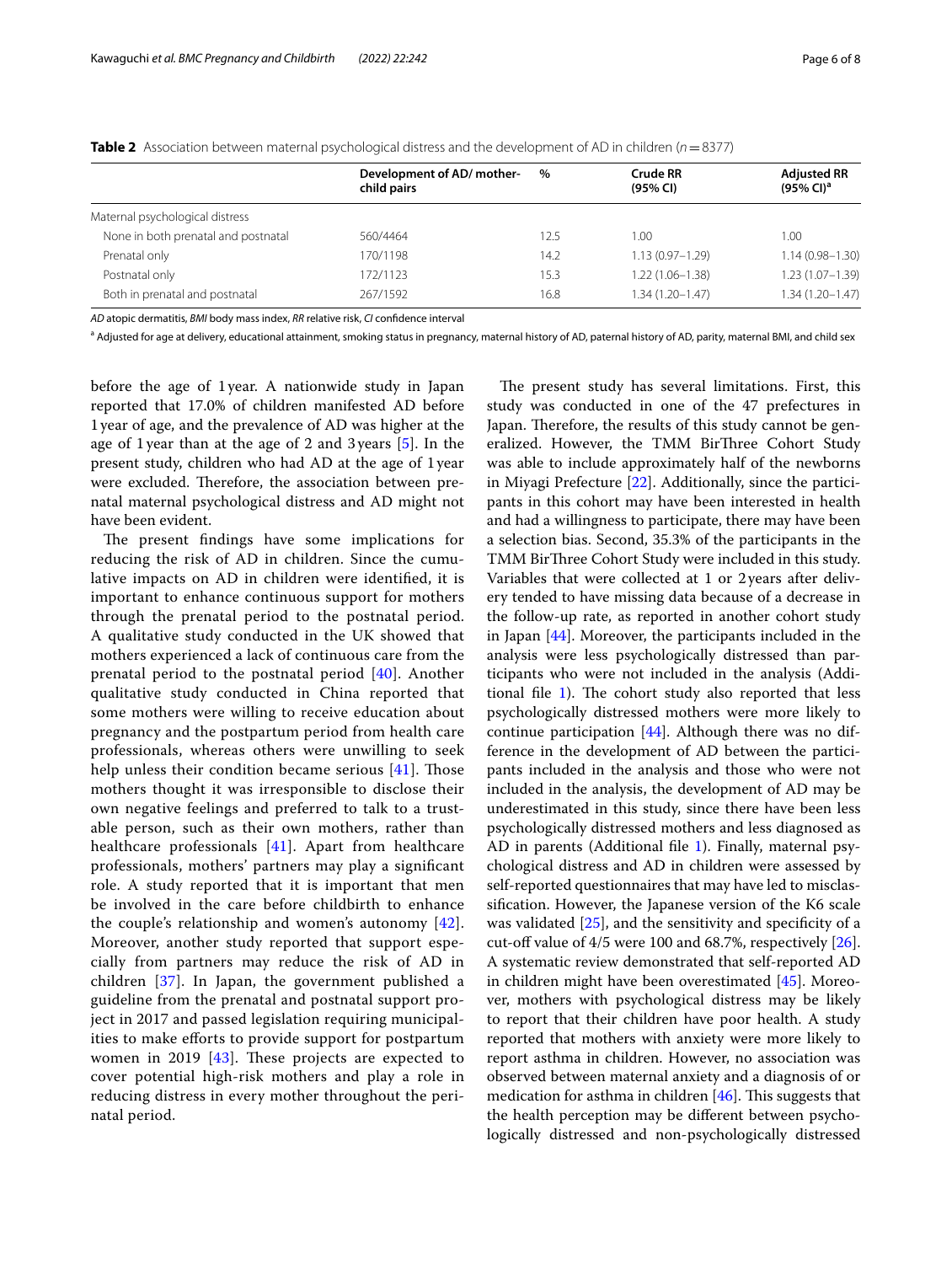## **Conclusions**

The present study found that cumulative exposure to maternal psychological distress in the prenatal and postnatal periods was associated with an increased risk of the development of AD in Japanese children at the age of 2years. Continuous support from partners, family members, and society through the prenatal period to the postnatal period may be important to improve maternal psychological distress, which could potentially reduce the development of AD in children.

#### **Abbreviations**

AD: Atopic dermatitis; BMI: Body mass index; CI: Confdence interval; CRH: Corticotropin-releasing hormone; HPA: Hypothalamic-pituitary-adrenal; ISAAC : International Study of Asthma and Allergies in Childhood; RR: Relative risk; TMM BirThree Cohort Study: Tohoku Medical Megabank Project Birth and Three-Generation Cohort Study.

## **Supplementary Information**

The online version contains supplementary material available at [https://doi.](https://doi.org/10.1186/s12884-022-04556-8) [org/10.1186/s12884-022-04556-8](https://doi.org/10.1186/s12884-022-04556-8).

<span id="page-6-10"></span><span id="page-6-9"></span>**Additional fle 1.**

**Additional fle 2.**

#### **Acknowledgements**

The authors would like to express their appreciation to the mothers and children who participated in the TMM BirThree Cohort Study.

#### **Authors' contributions**

CK designed the study, performed the statistical analysis, and drafted the manuscript as the principal author. KM acquired the data, provided advice regarding content, and helped draft the manuscript. MI, FU, AN, FM, HM, and T. Obara acquired the data and helped interpret the results of this study. T. Onuma contributed to the preparation of the data. SK acquired the data, provided advice regarding interpretation of the results and supervised this study. All authors read and approved the manuscript.

### **Funding**

The TMM BirThree Cohort Study is supported by the Japan Agency for Medical Research and Development (AMED) under grant number JP21km0105001. This study was supported by the Ministry of Education, Culture, Sports, Science and Technology (MEXT) KAKENHI under grant number 19H03894, and JST SPRING, Grant Number JPMJSP2114.

## **Availability of data and materials**

The TMM BirThree Cohort Study data that support the fndings of this study are not publicly available due to them containing information that could compromise research participant consent. All inquiries about access to the data should be sent to the TMM [\(dist@megabank.tohoku.ac.jp](dist@megabank.tohoku.ac.jp)).

## **Declarations**

## **Ethics approval and consent to participate**

The TMM BirThree Cohort Study protocol was reviewed and approved by the Ethics Committee of Tohoku University Tohoku Medical Megabank Organization (2013–1–103-1). All methods were carried out in accordance with the Declaration of Helsinki. All participants provided their informed consent at

#### **Consent for publication**

was obtained from their guardians.

Not applicable.

#### **Competing interests**

KM is an Editorial Board Member of BMC Public Health. CK, MI, FU, AN, T. Onuma, FM, HM, T. Obara, and SK declare that no competing interests.

#### **Author details**

<sup>1</sup> Graduate School of Medicine, Tohoku University, 2-1 Seiryo-machi, Aoba-ku, Sendai, Miyagi 980-8575, Japan. <sup>2</sup>Tohoku Medical Megabank Organization, Tohoku University, 2-1 Seiryo-machi, Aoba-ku, Sendai, Miyagi 980-8573, Japan. 3 <sup>3</sup> Department of Pharmaceutical Sciences, Tohoku University Hospital, 1-1 Seiryo-machi, Aoba-ku, Sendai, Miyagi 980-8574, Japan. <sup>4</sup>Division of Public Health, Hygiene and Epidemiology, Faculty of Medicine, Tohoku Medical and Pharmaceutical University, 1-15-1 Fukumuro, Miyagino-ku, Sendai, Miyagi 983-8536, Japan. <sup>5</sup> Department of Disaster Public Health, International Research Institute of Disaster Science, Tohoku University, 2-1 Seiryo-machi, Aoba-ku, Sendai, Miyagi 980-8573, Japan.

Received: 7 June 2021 Accepted: 25 February 2022 Published online: 24 March 2022

#### **References**

- <span id="page-6-0"></span>Weidinger S, Novak N. Atopic dermatitis. Lancet. 2016;387(10023):1109–22.
- <span id="page-6-1"></span>2. Howlett S. Emotional dysfunction, child-family relationships and childhood atopic dermatitis. Br J Dermatol. 1999;140(3):381–4.
- <span id="page-6-2"></span>3. Yang EJ, Beck KM, Sekhon S, Bhutani T, Koo J. The impact of pediatric atopic dermatitis on families: a review. Pediatr Dermatol. 2019;36(1):66–71.
- <span id="page-6-3"></span>4. Chan C, Law B, Liu Y-H, Ambrocio A, Au N, Jiang M, et al. The association between maternal stress and childhood eczema: a systematic review. Int J Environ Res Public Health. 2018;15(3):395.
- <span id="page-6-4"></span>5. Yamamoto-Hanada K, Pak K, Saito-Abe M, Yang L, Sato M, Irahara M, et al. Allergy and immunology in young children of Japan: the JECS cohort. World Allergy Organ J. 2020;13:11.
- <span id="page-6-5"></span>6. Sausenthalar S, Rzehak R, Chen CM, Arck P, Bockelbrink A, Schäfer T, et al. Stress-related maternal factors during pregnancy in relation to childhood eczema: results from the LISA study. J Investig Allergol Clin Immunol. 2009;19(6):481–7.
- <span id="page-6-6"></span>7. Wen HJ, Wang YJ, Lin YC, Chang CC, Shieh CC, Lung FW, et al. Prediction of atopic dematitis in 2-yr-old children by cort blood IgE, genetic polymorphisms in cytokine genes, and maternal mentality during pregnancy. Pediatr Allergy Immunol. 2011;22:695–703.
- 8. de Marco R, Pesce G, Girardi P, Marchetti P, Rava M, Ricci P, et al. Foetal exposure to maternal stressful events increases the risk of having asthma and atopic diseases in childhood. Pediatr Allergy Immunol. 2012;23(8):724–9.
- 9. Wang IJ, Wen HJ, Chiang TL, Lin SJ, Chen PC, Guo YL. Maternal employment and atopic dermatitis in children: a prospective cohort study. Br J Dermatol. 2013;168(4):794–801.
- 10. Hartwig IRV, Sly PD, Schmidt LA, van Lieshout RJ, Bienenstock J, Holt PG, et al. Prenatal adverse life events increase the risk for atopic diseases in children, which is enhanced in the absence of a maternal atopic predisposition. J Allergy Clin Immunol. 2014;134(1):160–9.
- <span id="page-6-7"></span>11. Larsen AD, Schlünssen V, Christensen BH, Bonde JP, Obel C, Thulstrup AM, et al. Exposure to psychosocial job strain during pregnancy and odds of asthma and atopic dermatitis among 7-year old children - a prospective cohort study. Scand J Work Environ Health. 2014;40(6):639–48.
- 12. Cheng TS, Chen H, Lee T, Teoh OH, Shek LP, Lee BW, et al. An independent association of prenatal depression with wheezing and anxiety with rhinitis in infancy. Pediatr Allergy Immunol. 2015;26(8):765–71.
- <span id="page-6-8"></span>13. Chang HY, Suh DI, Yang SI, Kang MJ, Lee SY, Lee E, et al. Prenatal maternal distress affects atopic dermatitis in offspring mediated by oxidative stress. J Allergy Clin Immunol. 2016;138(2):468–75.